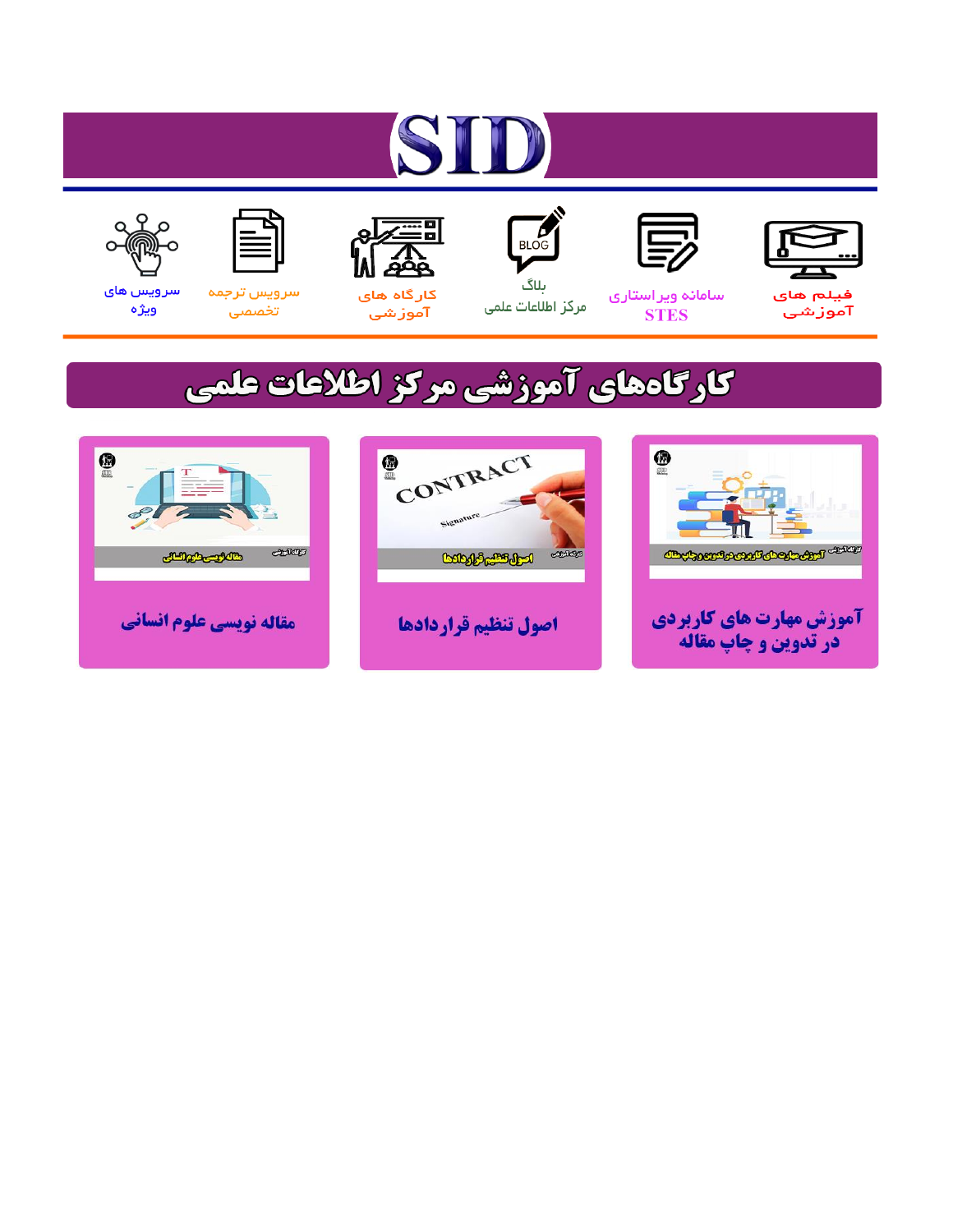j

### **The Effect of Cow Manure and Vermicompost Application on Fractionation and Availability of Zinc and Copper in Wheat Planting**

**A. R. Hosseinpur<sup>1</sup> - H. R. Motaghian2\*** Received: 07-09-2015 Accepted: 25-04-2016

**Introduction:** Application of organic fertilizers in agricultural soils with low organic matter content is one of the best ways of nutrientsaddition to these soils. Different organic fertilizers have different effects on nutrient availability in soil. Moreover study of the distribution of nutrients in the soil allows investigating their mobility and bioavailability. The nutrients availability and kinetics of nutrients desorption into the soil solution is often closely related to the distribution of nutrients to different fractions in the soil. It has been assumed that the factors influencing metal fractionation and availability in soil include rate of amendment application, amount of nutrients in amendment, root-induced pH changes, metal binding by root exudates, root-induced changes of microbial activities, and metal depletion because of plant uptake.

**Materials and Methods:** In this study, availability and fractionation of Zinc (Zn) and Copper (Cu) were compared in one calcareous soil amended with 0, 0.5, and 1% (w/w) of cow manure and vermicompost in a completely randomized design. Also, wheat was planted in treated and untreated soils in greenhouse condition.Available Zn and Cu were determined using different methods (DTPA-TEA, AB-DTPA, and Mehlich 3). For Zn and Cu fractionation, the soil samples were sequentially extracted using an operationally defined sequential fractionation procedure, based on that employed by Tessier et al. (1979) in which increasingly strong extractants were used to release Zn and Cu associated with different soil fractions. Five Zn and Cu -fractions were extracted in the following sequence: Step 1: exchangeable fraction (a 8 ml volume of 1.0 MNaOAc (pH= 8.2) for 120 min. at room temperature)., Step 2: carbonate-associated fraction (a 8 ml volume of 1.0 MNaOAc adjusted to pH 5.0 with acetic acid for 6 h at room temperature, Step 3: iron-manganese oxides-associated fraction (20 ml of 0.04 M NH<sub>2</sub>OH.HCl in 25% (v/v) HOAc for 6 h at 96 <sup>0</sup>C)., Step 4: organic matter-associated fraction (3 ml of 0.02 N HNO<sub>3</sub> adjusted to pH 2 and 5 ml 30% H<sub>2</sub>O<sub>2</sub> (adjusted to pH 2.0 with HNO<sub>3</sub>) and at 85 <sup>0</sup>C for 2 h in sequence, followed by 3 ml of 30%  $H_2O_2$  (adjusted to pH 2.0 with HNO<sub>3</sub>) the sample was heated to 85 <sup>o</sup>C for 3 h with intermittent agitation. After cooling, 5 ml of 3.2 M NH<sub>4</sub>OAc in 20% (v/v) HNO<sub>3</sub> was added and agitated continuously for 30 min. Finally step 5: residual fraction was determined using 4 M HNO<sub>3</sub> (a 12.5) ml volume of 4 M HNO<sub>3</sub>, for 16 h at 80  $^{\circ}$ C). Concentrations of Zn and Cu in all extractants were determined by AAS.

**Results and Discussion:** The results showed that the effect of treatments on amount of extracted Zn by different methods were significant (P<0.01), while, the effect of treatments on amount of extracted Cu by different methods wasn't significant (P>0.05). The minimum and maximum of extracted Zn by DTPA-TEA were in untreated soil (0.73 mg/kg) and treated soils with 1% manure (1.30 mg/kg) and treated soils with 1% manure (1.17 mg/kg), respectively. The results showed that the effect of treatments on Zn associated with Fe-Mn oxides and Zn associated with organic matter was significant  $(P< 0.05)$ , while the effect of treatments on Cu fractions weren't significant (P>0.05). The correlation between extracted Zn and Cu by DTPA-TEA and AB-DTPA with Fe-Mn oxides fraction were significant (P<0.05).The obtained correlation coefficients showed that correlation between dry matter, concentration, and uptake of Zn with extracted Zn by DTPA-TEA, AB-DTPA, and Mehlich 3, and Zn associated with Fe-Mn oxides were significant (P<0.05). Moreover, correlation between extracted Zn by DTPA-TEA, AB-DTPA, and Mehlich with Zn concentration in wheat was significant (P<0.05), while correlation between wheat indices and Cu extracted by different methods and fractions weren't significant (P $>0.05$ ). Minimum and maximum dry matter was found in control soil (4.71 g/pot) and treated soil with 1% cow manure (6.15 g/pot), respectively. The treated soil with 1% vermicompost had maximum dry matter (5.82 g/pot) after soil amended with 1 % cow manure. The results showed that difference between treated soil with 0.5 % cow manure and 0.5 % vermicompost wasnot significant (P>0.05).

**Conclusion:** The results of this study revealed that difference between application of cow manure or

<sup>1</sup> and 2- Professor and Assistant Professor of Soil Science and Engineering of Agriculture Faculty,Shahrekord University, Iran (\*- Corresponding Author Email: hrm\_61@yahoo.com)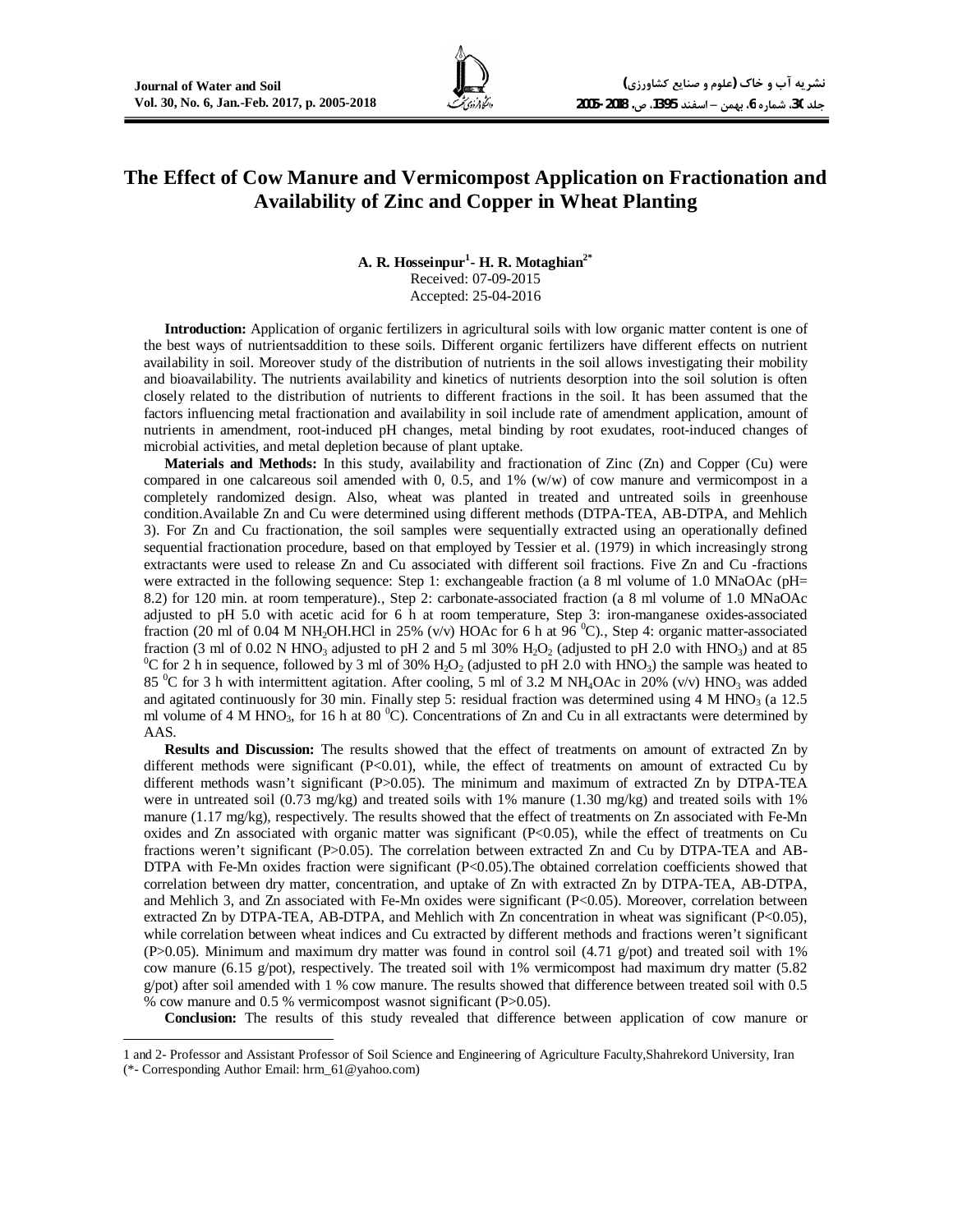vermicompost which is produced from cow manure on Zn- and Cu-availability and their fractions weren't significant.

**Keywords:** Copper fractions, Organic manure, Vermicompost, Wheat, Zinc fractions